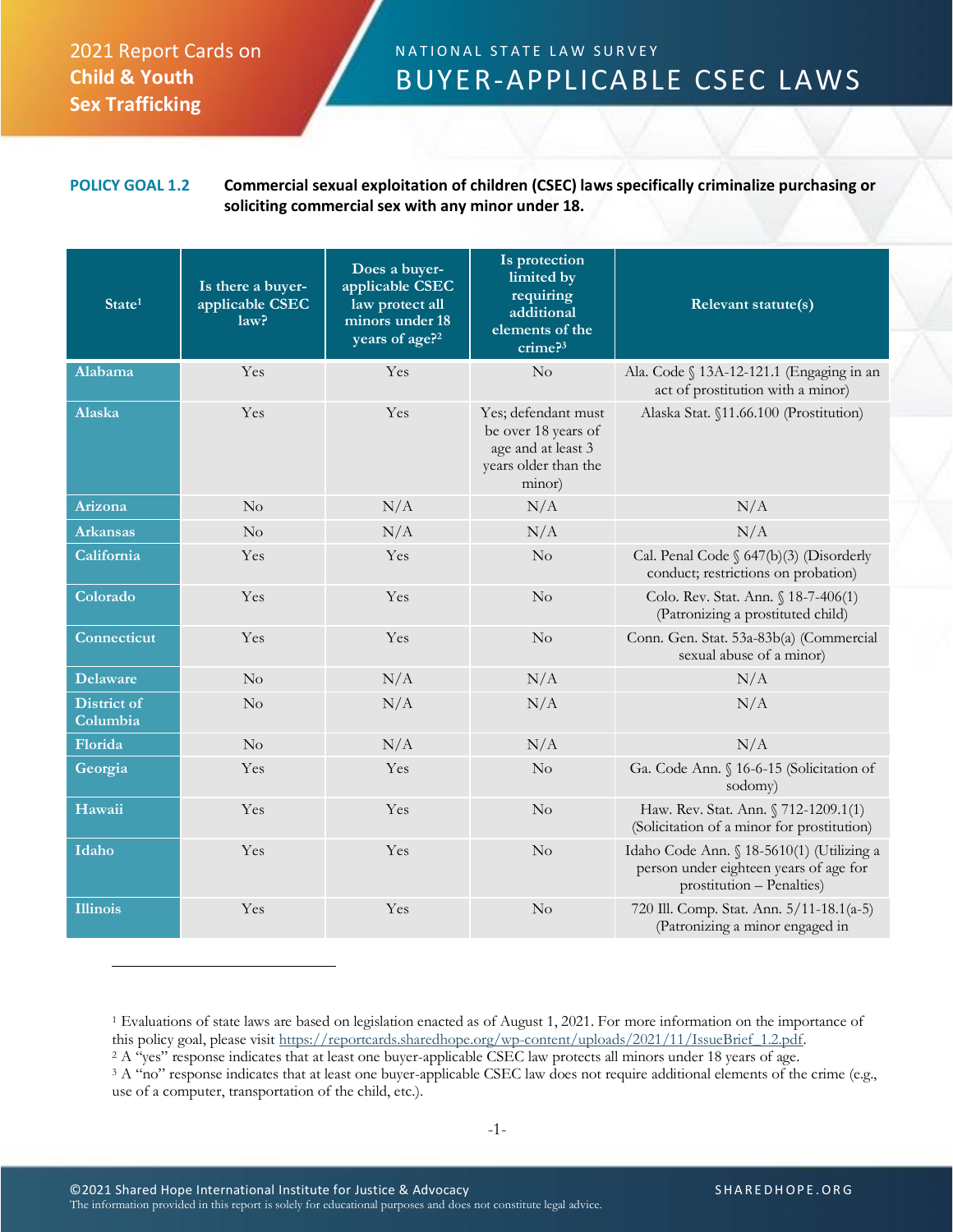| State <sup>1</sup>   | Is there a buyer-<br>applicable CSEC<br>law? | Does a buyer-<br>applicable CSEC<br>law protect all<br>minors under 18<br>years of age? <sup>2</sup> | Is protection<br>limited by<br>requiring<br>additional<br>elements of the<br>crime? <sup>3</sup> | Relevant statute(s)                                                                                                                                                                                                                                                                                                                                                                                                                                        |
|----------------------|----------------------------------------------|------------------------------------------------------------------------------------------------------|--------------------------------------------------------------------------------------------------|------------------------------------------------------------------------------------------------------------------------------------------------------------------------------------------------------------------------------------------------------------------------------------------------------------------------------------------------------------------------------------------------------------------------------------------------------------|
|                      |                                              |                                                                                                      |                                                                                                  | prostitution); 720 Ill. Comp. Stat. Ann.<br>$5/11-14.1(a)$ (Solicitation of a sexual act);<br>720 Ill. Comp. Stat. Ann. 5/11-25(a)<br>(Grooming); 720 Ill. Comp. Stat. Ann.<br>$5/11-26(a)$ (Traveling to meet a child)                                                                                                                                                                                                                                    |
| Indiana              | $\rm No$                                     | N/A                                                                                                  | N/A                                                                                              | N/A                                                                                                                                                                                                                                                                                                                                                                                                                                                        |
| Iowa                 | Yes                                          | Yes                                                                                                  | $\rm No$                                                                                         | Iowa Code § 725.1(2)(b) (Prostitution);<br>Iowa Code 710A.2A (Solicitation of a<br>commercial sexual activity)                                                                                                                                                                                                                                                                                                                                             |
| <b>Kansas</b>        | Yes                                          | Yes                                                                                                  | No                                                                                               | Kan. Stat. Ann. § 21-6422(a) (Commercial<br>sexual exploitation of a child)                                                                                                                                                                                                                                                                                                                                                                                |
| Kentucky             | N <sub>o</sub>                               | N/A                                                                                                  | N/A                                                                                              | N/A                                                                                                                                                                                                                                                                                                                                                                                                                                                        |
| Louisiana            | Yes                                          | Yes                                                                                                  | N <sub>o</sub>                                                                                   | La. Rev. Stat. Ann. § 14:82.2(A) (Purchase<br>of commercial sexual activity; penalties);<br>La. Rev. Stat. Ann. § 14:82.1(A)<br>(Prostitution; persons under eighteen;<br>additional offenses); La. Rev. Stat. Ann. §<br>14:82(A)(2) (Prostitution; definition;<br>penalties; enhancement); La. Rev. Stat.<br>Ann. § 14:89.2(A) (Crime against nature<br>by solicitation); La. Rev. Stat. Ann. §<br>14:81.3(A) (Computer-aided solicitation of<br>a minor) |
| Maine                | Yes                                          | Yes                                                                                                  | No                                                                                               | Me. Rev. Stat. Ann. tit. 17-A, $\S$ 855(1)(A)<br>(Patronizing prostitution of minor or<br>person with mental disability); Me. Rev.<br>Stat. Ann. tit. 17-A, § 259-B(1)<br>(Solicitation of a child to engage in<br>prostitution)                                                                                                                                                                                                                           |
| Maryland             | Yes                                          | Yes                                                                                                  | $\rm No$                                                                                         | Md. Code Ann., Crim. Law § 3-324(b)(1)<br>(Sexual solicitation of a minor)                                                                                                                                                                                                                                                                                                                                                                                 |
| <b>Massachusetts</b> | Yes                                          | Yes                                                                                                  | No                                                                                               | Mass. Gen. Laws ch. 272, § 53A(c)<br>(Engaging in sexual conduct for fee;<br>payors and payees; penalties); Mass. Gen.<br>Laws ch. 265, $\S$ 26D(c) (Enticement of<br>child under age 18 to engage in<br>prostitution, human trafficking or<br>commercial sexual activity)                                                                                                                                                                                 |
| Michigan             | Yes                                          | Yes                                                                                                  | $\rm No$                                                                                         | Mich. Comp. Laws Ann. § 750.449a(2)<br>(Engaging services for purpose of<br>prostitution, lewdness, or assignation;<br>engaging services with person less than 18<br>years of age for purpose of prostitution,<br>lewdness, or assignation; penalty)                                                                                                                                                                                                       |
| Minnesota            | Yes                                          | Yes                                                                                                  | $\rm No$                                                                                         | Minn. Stat. Ann. § 609.324(1) (Patrons;<br>prostitutes; housing individuals engaged in<br>prostitution; penalties)                                                                                                                                                                                                                                                                                                                                         |
| Mississippi          | Yes                                          | Yes                                                                                                  | $\rm No$                                                                                         | Miss. Code Ann. $\sqrt{97-29-51(1)(a)}$<br>(Prostitution; misdemeanor procuring                                                                                                                                                                                                                                                                                                                                                                            |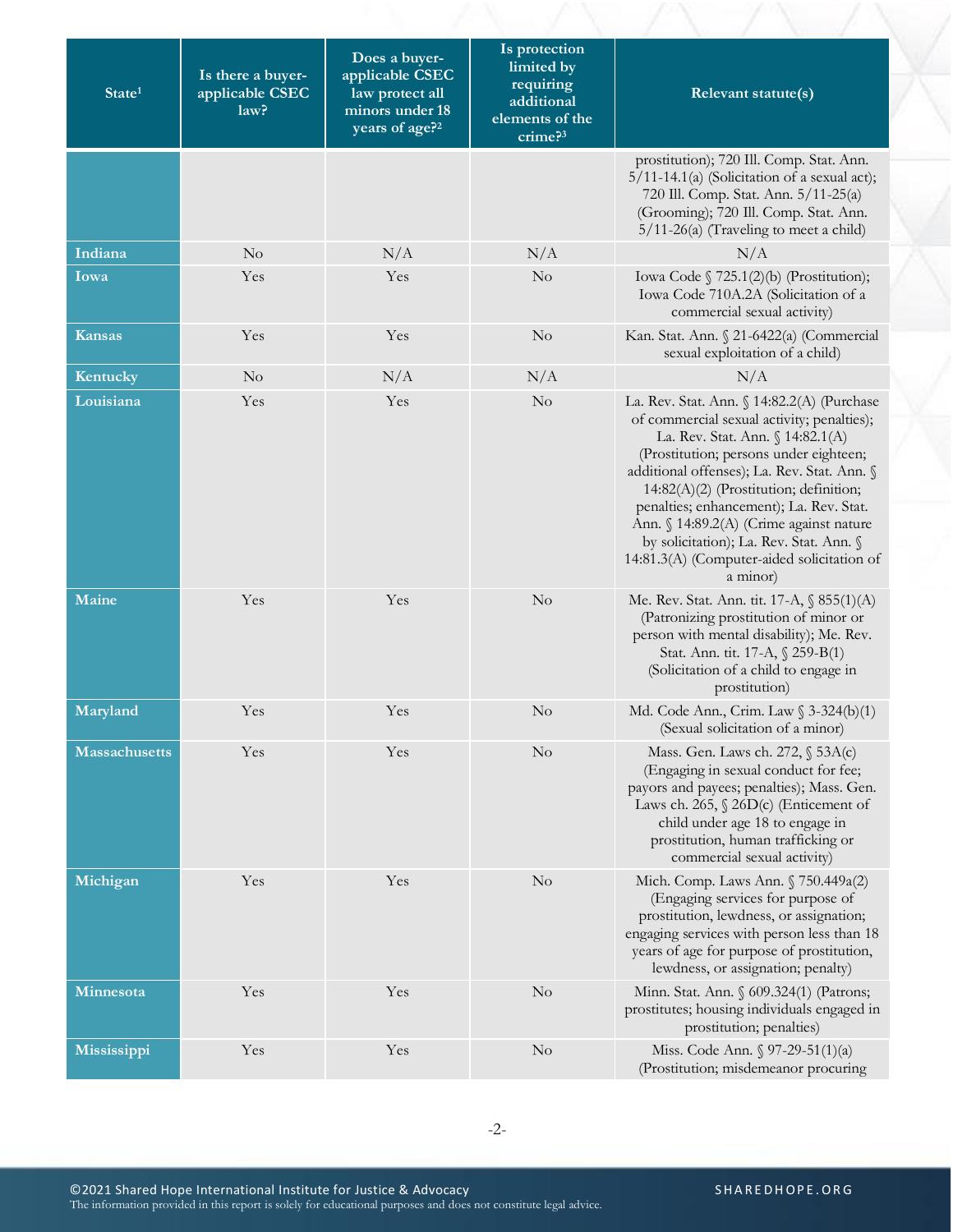| State <sup>1</sup>       | Is there a buyer-<br>applicable CSEC<br>law? | Does a buyer-<br>applicable CSEC<br>law protect all<br>minors under 18<br>years of age? <sup>2</sup>                                                       | Is protection<br>limited by<br>requiring<br>additional<br>elements of the<br>$\text{c$ rime? $3$ | Relevant statute(s)                                                                                                                                                                                                                                                                                                                                                                                                                                                                                                                                                                                 |
|--------------------------|----------------------------------------------|------------------------------------------------------------------------------------------------------------------------------------------------------------|--------------------------------------------------------------------------------------------------|-----------------------------------------------------------------------------------------------------------------------------------------------------------------------------------------------------------------------------------------------------------------------------------------------------------------------------------------------------------------------------------------------------------------------------------------------------------------------------------------------------------------------------------------------------------------------------------------------------|
|                          |                                              |                                                                                                                                                            |                                                                                                  | services of prostitute; felony promoting<br>prostitution; penalties)                                                                                                                                                                                                                                                                                                                                                                                                                                                                                                                                |
| Missouri                 | Yes                                          | Yes                                                                                                                                                        | No                                                                                               | Mo. Rev. Stat. $$567.030(1)$ (Patronizing<br>prostitution - Penalty)                                                                                                                                                                                                                                                                                                                                                                                                                                                                                                                                |
| Montana                  | Yes                                          | Yes                                                                                                                                                        | Yes; contact must be<br>"direct and not<br>through clothing"                                     | Mont. Code Ann. § 45-5-601(2)(b)<br>(Prostitution - Patronizing a prostitute -<br>Exception)                                                                                                                                                                                                                                                                                                                                                                                                                                                                                                        |
| Nebraska                 | Yes                                          | Yes                                                                                                                                                        | N <sub>o</sub>                                                                                   | Neb. Rev. Stat. Ann. § 28-801.01(1)<br>(Solicitation of prostitution)                                                                                                                                                                                                                                                                                                                                                                                                                                                                                                                               |
| <b>Nevada</b>            | Yes                                          | Yes                                                                                                                                                        | Yes; exception for<br>conduct committed<br>in a "licensed house<br>of prostitution"              | Nev. Rev. Stat. Ann. § 201.354(1)<br>(Engaging in prostitution or solicitation<br>for prostitution: Penalty; exception)                                                                                                                                                                                                                                                                                                                                                                                                                                                                             |
| <b>New</b><br>Hampshire  | Yes                                          | Yes                                                                                                                                                        | $\rm No$                                                                                         | N.H. Rev. Stat. Ann. § 645:2(I)(f)<br>(Prostitution and related offenses)                                                                                                                                                                                                                                                                                                                                                                                                                                                                                                                           |
| <b>New Jersey</b>        | Yes                                          | Yes                                                                                                                                                        | N <sub>o</sub>                                                                                   | N.J. Stat. Ann. § 2C:34-1(b)(7)<br>(Prostitution and related offenses)                                                                                                                                                                                                                                                                                                                                                                                                                                                                                                                              |
| <b>New Mexico</b>        | Yes                                          | No<br>(under 16 only)                                                                                                                                      | N <sub>o</sub>                                                                                   | N.M. Stat. Ann. § 30-6A-4(B) (Sexual<br>exploitation of children by prostitution)                                                                                                                                                                                                                                                                                                                                                                                                                                                                                                                   |
| <b>New York</b>          | Yes                                          | No; "patronizing"<br>offenses vary in<br>degree based on the<br>age of the child and<br>do not protect all<br>minors under 18<br>years of age <sup>4</sup> | N <sub>o</sub>                                                                                   | N.Y. Penal Law § 230.06 (Patronizing a<br>person for prostitution in the first degree);<br>N.Y. Penal Law § 230.05 (Patronizing a<br>person for prostitution in the second<br>degree); N.Y. Penal Law § 230.13<br>(Aggravated patronizing a minor for<br>prostitution in the first degree); N.Y.<br>Penal Law § 230.12 (Aggravated<br>patronizing a minor for prostitution in the<br>second degree); N.Y. Penal Law § 230.11<br>(Aggravated patronizing a minor for<br>prostitution in the third degree); N.Y.<br>Penal Law § 230.08(1) (Patronizing a<br>person for prostitution in a school zone) |
| <b>North</b><br>Carolina | Yes                                          | Yes                                                                                                                                                        | $\rm No$                                                                                         | N.C. Gen. Stat. § 14-205.2(a) (Patronizing<br>a prostitute); N.C. Gen. Stat. § 14-205.1(a)<br>(Solicitation of prostitute)                                                                                                                                                                                                                                                                                                                                                                                                                                                                          |
| North Dakota             | $\rm No$                                     | N/A                                                                                                                                                        | N/A                                                                                              | N/A                                                                                                                                                                                                                                                                                                                                                                                                                                                                                                                                                                                                 |
| Ohio                     | Yes                                          | Yes                                                                                                                                                        | N <sub>o</sub>                                                                                   | Ohio Rev. Code Ann. § 2907.21(A)(2)-(4)<br>(Compelling prostitution)                                                                                                                                                                                                                                                                                                                                                                                                                                                                                                                                |
| Oklahoma                 | Yes                                          | Yes                                                                                                                                                        | $\rm No$                                                                                         | Okla. Stat. Ann. tit. 21, § 1029(A), (B)<br>(Engaging in prostitution, etc. - Soliciting<br>or procuring - Residing or being in place<br>for prohibited purpose - Aiding, abetting                                                                                                                                                                                                                                                                                                                                                                                                                  |

<sup>4</sup> Notably, N.Y. Penal Law § 230.08(1) (Patronizing a person for prostitution in a school zone) does protect all minors under 18 years of age, but the offense is narrowly applicable to offenses committed in a school zone, thereby requiring an additional element of the crime.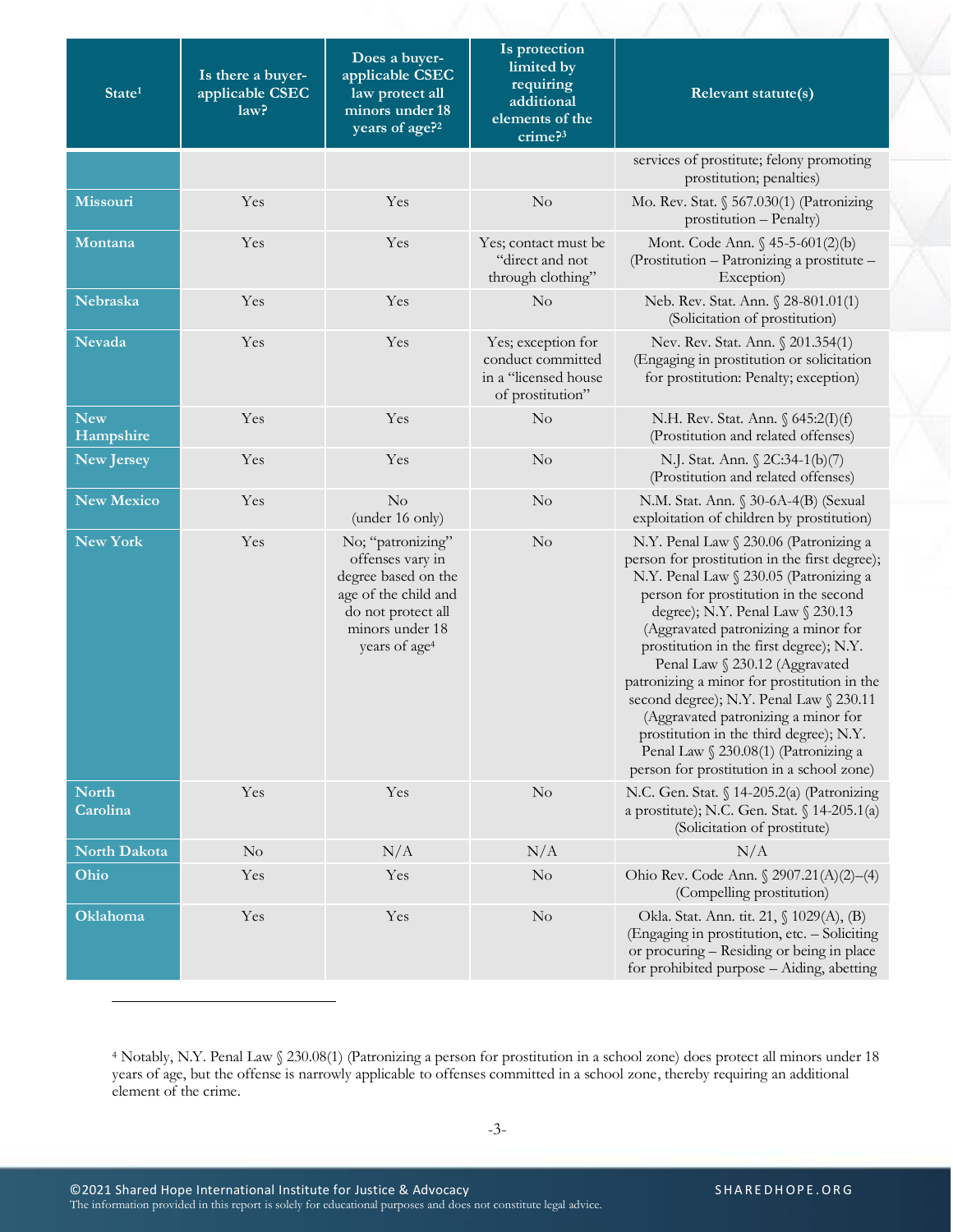| State <sup>1</sup>   | Is there a buyer-<br>applicable CSEC<br>law? | Does a buyer-<br>applicable CSEC<br>law protect all<br>minors under 18<br>years of age? <sup>2</sup> | Is protection<br>limited by<br>requiring<br>additional<br>elements of the<br>$\text{c$ rime? $3$ | Relevant statute(s)                                                                                                                                                                                      |
|----------------------|----------------------------------------------|------------------------------------------------------------------------------------------------------|--------------------------------------------------------------------------------------------------|----------------------------------------------------------------------------------------------------------------------------------------------------------------------------------------------------------|
|                      |                                              |                                                                                                      |                                                                                                  | or participating - Child prostitution -<br>Presumption of coercion)                                                                                                                                      |
| Oregon               | Yes                                          | Yes                                                                                                  | No                                                                                               | Or. Rev. Stat. § 163.413(1) (Purchasing<br>sex with a minor)                                                                                                                                             |
| Pennsylvania         | Yes                                          | Yes                                                                                                  | No                                                                                               | 18 Pa. Cons. Stat. § 6318(a)(3) (Unlawful<br>contact with minor); 18 Pa. Cons. Stat. §<br>5902(e) (Prostitution and related offenses)                                                                    |
| <b>Rhode Island</b>  | Yes                                          | Yes                                                                                                  | $\rm No$                                                                                         | R.I. Gen. Laws Ann. § 11-37-8.8(a)<br>(Indecent solicitation of a minor)                                                                                                                                 |
| South<br>Carolina    | Yes                                          | Yes                                                                                                  | No                                                                                               | S.C. Code Ann. § 16-15-425(A)<br>(Participating in prostitution of a minor<br>defined; defenses; penalties); S.C. Code<br>Ann. § 26-15-342(A) (Criminal solicitation<br>of a minor; defense; penalties). |
| <b>South Dakota</b>  | No                                           | N/A                                                                                                  | N/A                                                                                              | N/A                                                                                                                                                                                                      |
| <b>Tennessee</b>     | Yes                                          | Yes                                                                                                  | $\rm No$                                                                                         | Tenn. Code Ann. § 39-13-514(a)<br>(Patronizing Prostitution); Tenn. Code<br>Ann. § 39-13-528(a)(10), (11) (Offense of<br>solicitation of a minor)                                                        |
| <b>Texas</b>         | Yes                                          | Yes                                                                                                  | No                                                                                               | Tex. Penal Code Ann. § 43.02(b),<br>15.031(b), (f) (Criminal solicitation of a<br>minor); Tex. Penal Code Ann. § 21.02(b)<br>(Continuous sexual abuse of young child<br>or children)                     |
| Utah                 | Yes                                          | Yes                                                                                                  | $\rm No$                                                                                         | Utah Code Ann. § 76-10-1303(1)<br>(Patronizing a prostitute); Utah Code Ann. §<br>76-10-1313(1) (Sexual solicitation-Penalty)                                                                            |
| <b>Vermont</b>       | No                                           | N/A                                                                                                  | N/A                                                                                              | N/A                                                                                                                                                                                                      |
| Virginia             | Yes                                          | Yes                                                                                                  | N <sub>o</sub>                                                                                   | Va. Code Ann. § 18.2-346(B)<br>(Prostitution; commercial sexual conduct;<br>commercial exploitation of a minor;<br>penalties)                                                                            |
| Washington           | Yes                                          | Yes                                                                                                  | No                                                                                               | Wash. Rev. Code Ann. § 9.68A.100(1)<br>(Commercial sexual abuse of a minor);<br>Wash. Rev. Code Ann. §<br>9.68A.090(2)(Communication with minor<br>for immoral purposes)                                 |
| <b>West Virginia</b> | Yes                                          | Yes                                                                                                  | Yes; criminality<br>depends on the<br>mode of<br>communication                                   | W. Va. Code Ann. § 61-3C-14b<br>(Soliciting, etc. a minor via computer;<br>soliciting a minor and traveling to engage<br>the minor in prohibited sexual activity;<br>penalties)                          |
| Wisconsin            | Yes                                          | Yes                                                                                                  | N <sub>o</sub>                                                                                   | Wis. Stat. § 948.08 (Soliciting a child for<br>prostitution); Wis. Stat. § 948.081<br>(Patronizing a child)                                                                                              |
| Wyoming              | $\rm No$                                     | N/A                                                                                                  | N/A                                                                                              | N/A                                                                                                                                                                                                      |